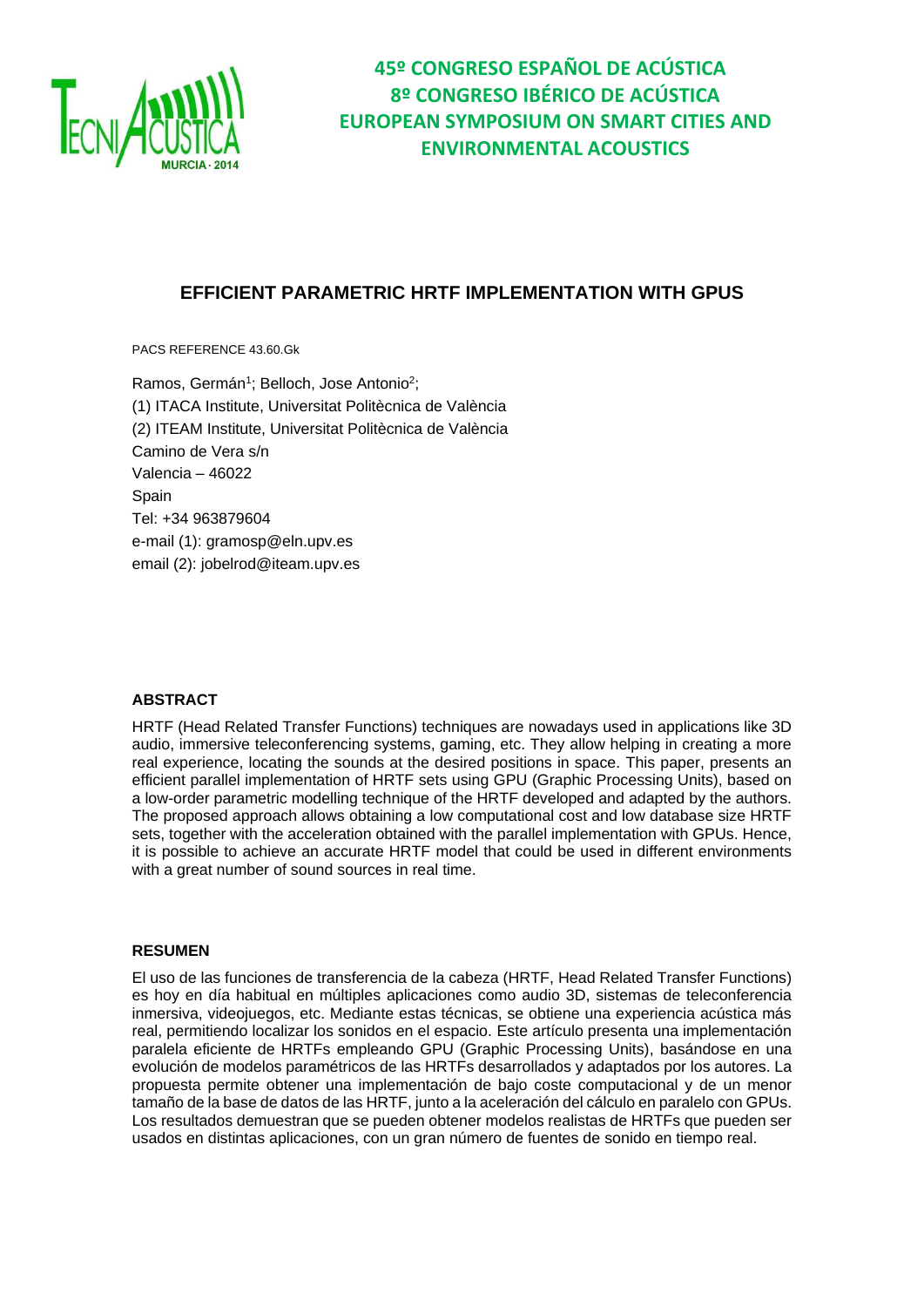

### **1. INTRODUCTION**

Nowadays, Head-related transfer functions (HRTFs) are used in different applications where realistic audio is needed. HRTF capture all the effects that a free-field sound wave suffers from its source to the listener's ear canal [1]. This includes the acoustic path, the torso and head reflection and diffraction effects, and the outer ear. This information is used by the brain to localize the source in the space, comparing the responses from both ears. The ITD (Inter-aural Time Difference), ILD (Inter-aural Level Difference), shading effect on the frequency response, and reflection patterns due to the torso an external ear are compared [2], [3], as seen at Fig. 1.



Fig. 1 – HRTFs and HRIR (Head Related Impulse Response) effects

HRTFs are used in immersive sound applications like stereo enhancement and spatial sound reproduction, virtual reality, auralization, videoconference systems, and videogames [4]. In all of these real-time applications, achieving low-order models of the HRTFs is desirable for reducing the computational cost, while trying to keep the perceptual characteristics of the original HRTF.

Different solutions have been proposed for HRTF modeling. Some make a computational approach designing analytical models of the head and simulate the wave propagation and diffraction effects. Others have an empirical approach [3], using digital filters to model the HRTF behavior, as it will be done here. The use of Finite Impulse Response (FIR) filters is straightforward for HRTF modeling by doing the proper time windowing and preprocessing of the HRIR [3], where filter orders close to 200 have been suggested for acceptable results. Infinite Impulse Response (IIR) filters have been also used [3], requiring, in general, lower orders than FIR. Different filter design methods have been used like Prony's method and Yule-Walk, common pole and zero modeling, balanced model truncation, and genetic algorithms [5-8].

Recently, one of the authors proposed at [9] an IIR parametric model implemented directly as a SOS (Second Order Section) chain, where the SOS are forced to be a second order low-shelving and peak filters, all of them defined by its parameters (frequency, gain, and quality factor Q) [10], [11]. The use of parametric methods allows describing the HRTFs with a limited set of parameters, instead of the whole coefficient set (FIR and IIR), reducing the amount of information needed to model the HRTFs, and hence the database size. Other benefit of using a parametric model as in [9] is the simplification of the interpolation procedure of HRTFs responses at positions where they have not been modeled and measured. With a simple interpolation of the parameter's value of the SOS, an interpolated HRTF could be obtained using the parameter values of the neighbor modeled positions. This approach to the interpolation problem is simpler and gives satisfactory results with a much lower computational cost demand as traditional and complex cross-fading techniques in time [12] or frequency domain [13] solutions.

During the last years, the use of GPU (Graphic Processing Units) for accelerating different calculus problems non-related with graphics has been extended and adopted in different fields due to its high computational capacity and internal parallelism (with hundreds or even thousands individual computational units). Actually, GPUs are inside any computer, tablet or smart-phone,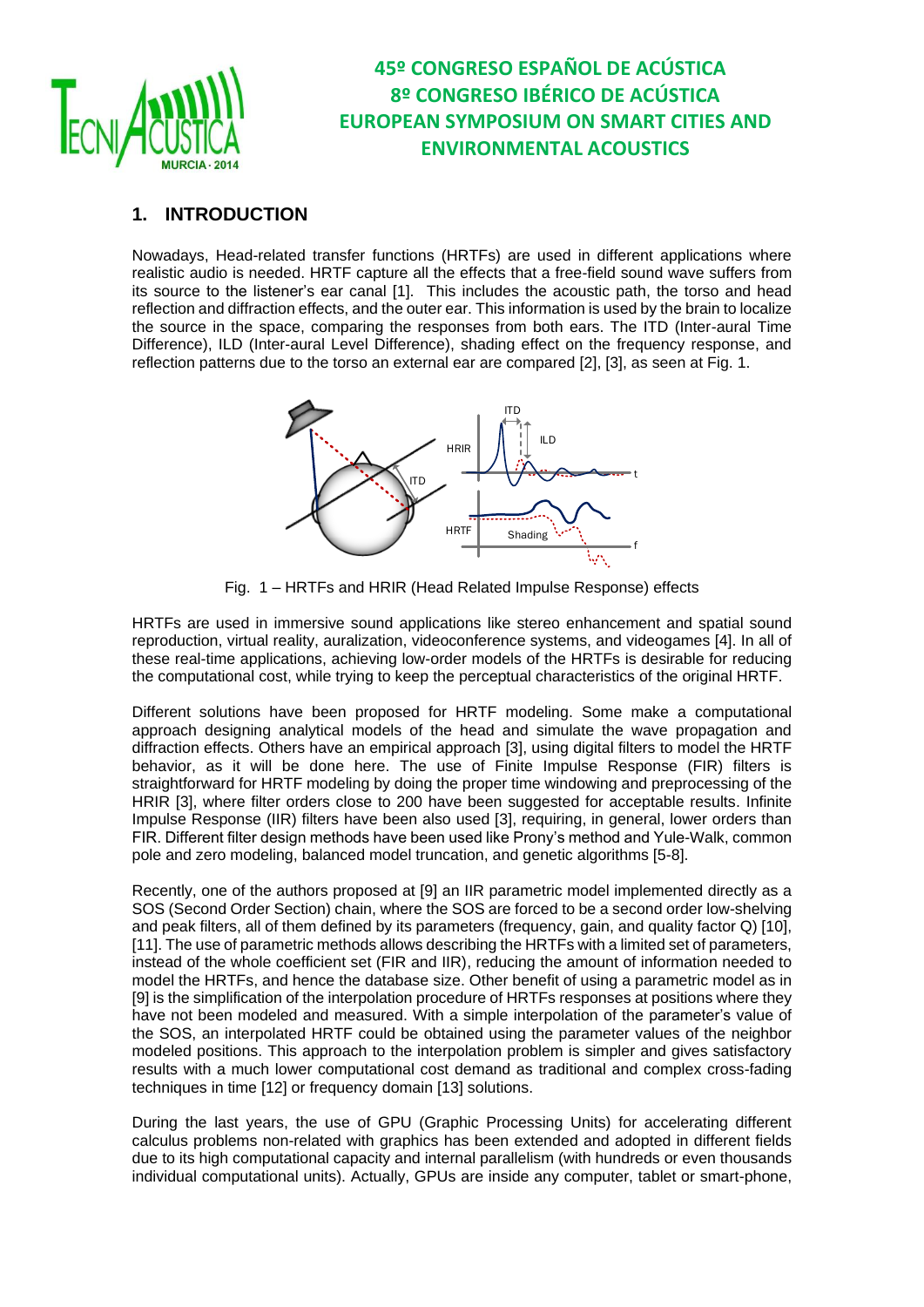

being a computational resource available for the developers and programmers not only for graphic purposes. In audio, and particularly, in HRTF modeling, some of the authors have been working on massive multichannel FIR convolvers [14] and on IIR parallel filter banks [15], related with the work proposed here.

This works is focused on getting the benefits of the internal parallelism of GPUs for the parametric modelling of HRTFs. For that, the original parametric model of [9] that is formed as a SOS chain, must be changed and transformed to a parallel one in order to be able to parallelize its calculus. The paper is organized as follows. At section 2, a brief introduction of the original parametric model of HRTFs [9] is carried out. The conversion from series to parallel is covered at section 3, with the details of the GPU implementation strategy and results in section 4. Finally, the conclusions are summarized at section 5.

### **2. PARAMETRIC SOS-CHAIN MODEL**

As commented, at [9] an IIR parametric model of HRTFs was proposed and evaluated by one of the authors based on prior work carried out for loudspeaker equalization and crossover design [16]. Here a brief resume will be done, refer to [9] for details. Figure 2 shows the parametric model. It is formed by an initial delay line that models the time difference between the responses of left and right ears. The delay could be integer, or fractional for a more precise modeling [17]. Later, a series of SOS formed by a low-shelving filter SHL<sub>1</sub>, and peak filters PK<sub>i</sub>, all of them defined by its parameters (frequency  $f_i$ , gain  $g_i$ , and Q  $g_i$ ). This is a common approach, splitting the model in a pure delay line for the ITD, and a minimum-phase IIR or FIR filter.



Fig. 2 – HRTFs parametric model as a SOS chain

The model is designed iteratively looking for the best set of parameters  $(f_i, g_i, g_j)$  of each SOS that minimizes the error areas between the HRTF to model and the response of the modeling filter. Figure 3a shows the error areas ( $A_1$  to  $A_4$ ), and the response with only the first two SOS. SHL<sub>1</sub> models the low frequency behavior of the HRTFs, and the PK<sup>i</sup> the peaks and valleys [10], [11]. The SOS are designed one by one, trying to mimic the remaining biggest error area Ai. The parameters are found using a combination of a direct search method for getting the initial values of the parameters, and a second stage that performs a heuristic optimization of them. The cost function to minimize works in a double logarithmic domain, in frequency working with a discrete log-spaced frequency axis, and in magnitude using the absolute value of the magnitude in decibels. When the whole SOS are designed, a posterior post-optimization process is carried out, re-optimizing the parameter's values of several contiguous in frequency SOS that improves the interaction among them. Figure 3b shows the modeling filter with 12 SOS that matches the original HRTF using only the information of 36 parameters, instead of the 200 coefficient length of the original HRTF used [18].

Once modeled one HRTF position, i.e. at 0º, instead of modelling again the next position (5º) from the scratch, it is designed evolving the parameters of the already modeled position using the postoptimization process [9]. Normally, peaks and valleys of the responses change a little from one position to the next one. Figure 3c shows the complete set of HRTFs for a specific elevation with responses separated 10 dB for clarity.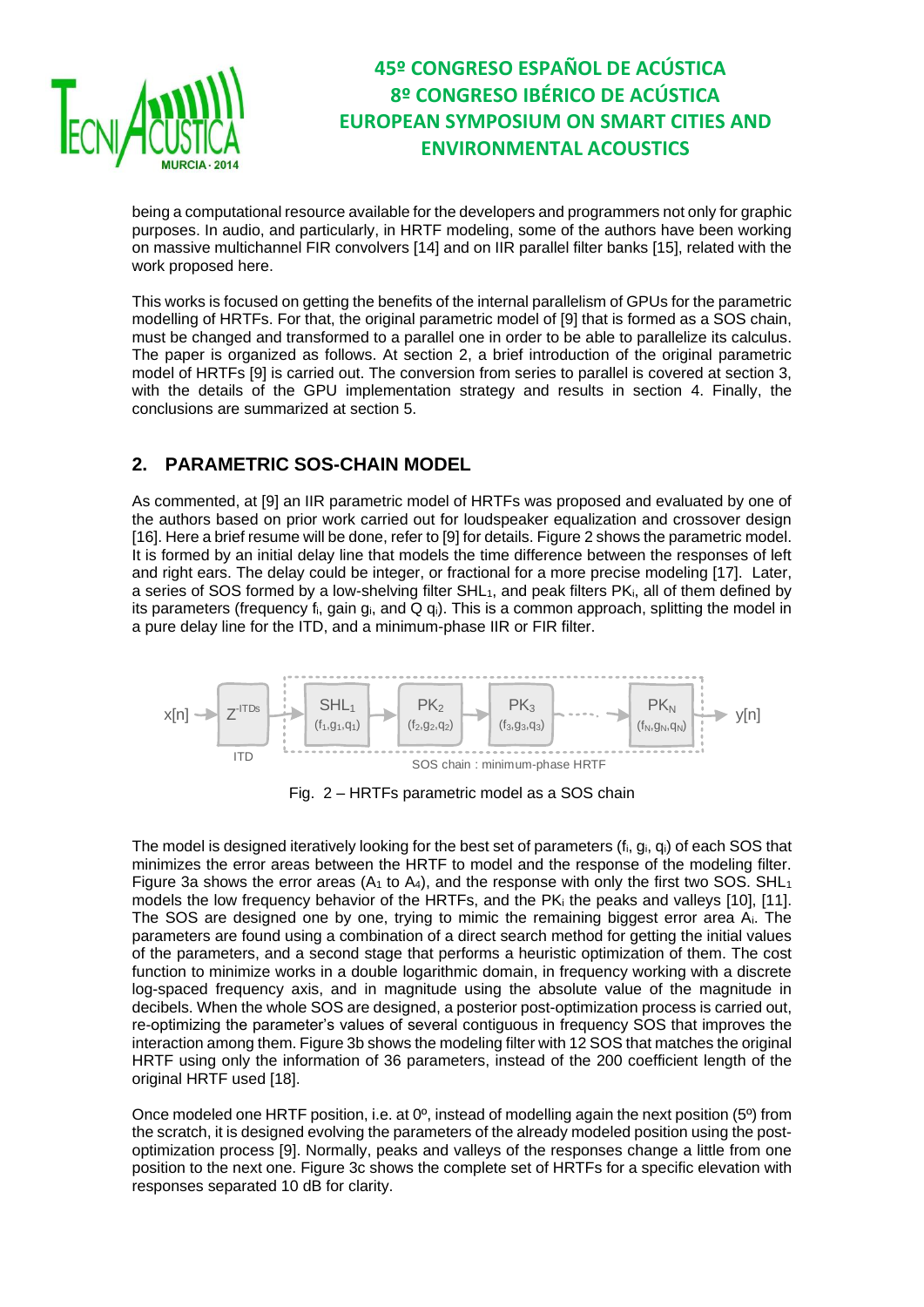



Fig. 3, from [9] – (a) Error areas, and modeling with 2 SOS. (b) – Model obtained with a chain of 12 SOS. (c) - Set of HRTFs and its models. Evolution of the frequencies

The vertical lines display the evolution of the frequencies of the SOS, which follow the frequencies of peaks and valleys of the responses. This approach let a simple interpolation procedure of HRTFs just doing an interpolation of the parameters, allowing to decrease the number of modeled positions, and achieving a reduction of one order of magnitude in the complete database size.

### **3. CONVERSION TO A PARALLEL SOS MODEL**

The previous parametric HRTF model performed with the SOS chain of Figure 2, gives satisfactory results, but it is not well suited to be implemented in a GPU architecture, where a parallel implementation is preferred, since it allows splitting the computation among the multiple GPU cores [15].

The simplest (and equivalent filter implementation) is performing a series to parallel conversion by classical partial-fraction-expansion [19]. Once designed the model as a series of *N* SOS [9] defined by its coefficients  $b_{\alpha}$ ,  $b_{1i}$ ,  $b_{2i}$ ,  $a_{1i}$  and  $a_{2i}$ , then a transformation to parallel is done finding the new coefficients *K* and  $b'$ <sub>*0i*</sub>,  $b'$ <sub>*1i*</sub>,  $a'$ <sub>*1i*</sub> and  $a'$ <sub>2*i*</sub> for the new parallel *N* SOS implementation of Figure 4. The ITD block with the delay line remains equal. By this way, now it is possible to do the calculus of each SOS-i in parallel, due to now, there is no data dependency between the different SOS, and finally do the global addition of the output of the SOS. This series-to-parallel conversion can be carried out offline, generating the new parallel HRTF data-base.

$$
H(z)=\prod_{i=1}^N \frac{b_{0i}+b_{1i}\cdot z^{-1}+b_{2i}\cdot z^{-2}}{1+a_{1i}\cdot z^{-1}+a_{2i}\cdot z^{-2}}=K+\sum_{i=1}^N \frac{b'_{0i}+b'_{1i}\cdot z^{-1}}{1+a'_{1i}\cdot z^{-1}+a'_{2i}\cdot z^{-2}}
$$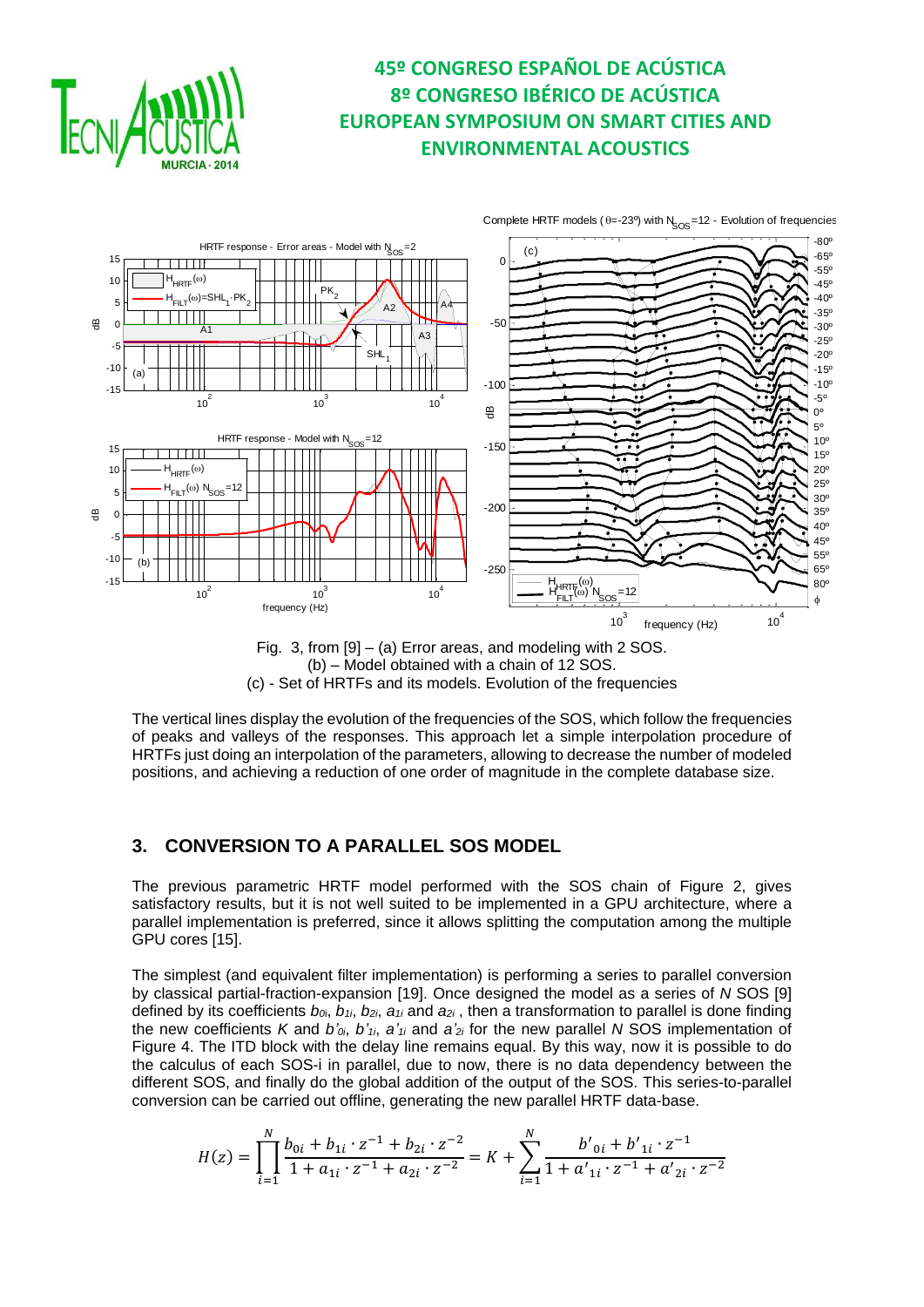



Fig. 4 – Parallel implementation by partial-fraction-expansion.

As an example, let's perform a model [9] with a chain of 12 SOS, shown at Figure 5a in blue with the thick line. Obtaining the partial-fraction-expansion, the individual responses of each SOS is displayed with the black thin lines. The complex addition of the responses, rebuild exactly the original chain model as expected. Now the phase between the SOS is relevant, as opposite with the series implementation.



Fig. 5 – Partial-fraction-expansion with 12 SOS at two consecutive positions.

Figure 5b shows the HRTF model, again with 12 SOS, but at the next angle (before at 0º, now at 5º), and the individual responses of the partial-fraction-expansion. Some of the SOS responses are quite similar, but other start having differences of several decibels. This could difficult the interpolation procedure of [9]. In this case, it will be better to obtain the interpolated parametric SOS chain model, and then the new equivalent parallel one. Another approach is parameterizing the angles and radios of the poles, and the radios and gains of the zeros, and then interpolate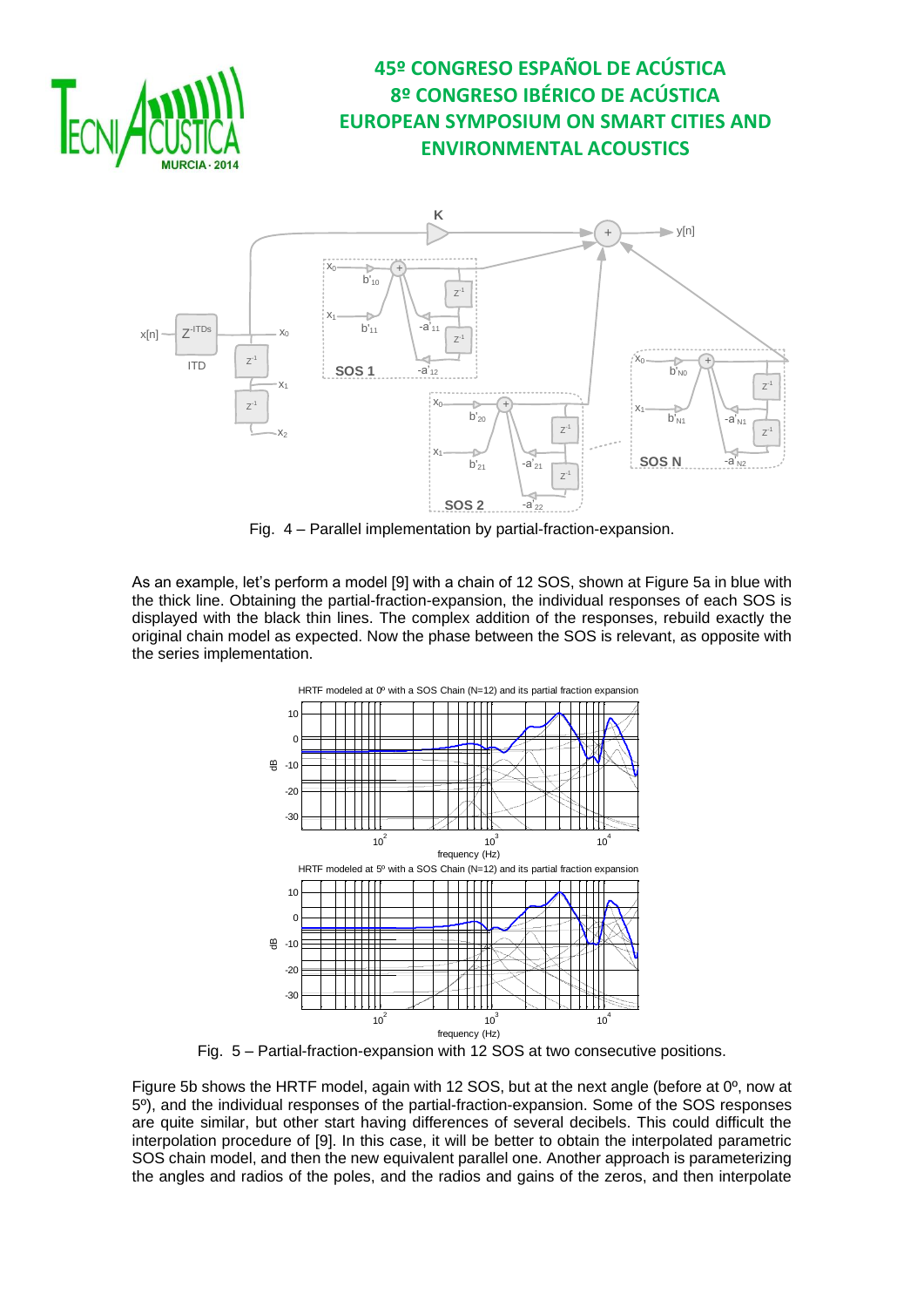

them. Anyway, an equivalent parallel filter that matches the original one is obtained, that is better suited for its implementation in GPU architectures.

There are other options for creating a parallel filter to model the HRTFs, like the previous work on parallel filter banks by Bank with success [15], [20], [21] but without the parametric approach.

### **4. GPU IMPLEMENTATION**

Compute Unified Device Architecture (CUDA) is a software programming model that allows the use of GPUs for applications beyond graphics rendering. GPUs have the potential of highly parallel data processing. The recent Nvidia GPU Kepler architecture [22] is composed of multiple Stream Multiprocessor (SMX), where each SMX consists of 192 pipelined cores per SMX. A GPU device has a large amount of off-chip device memory (*global-memory*) and a limited amount of fast on-chip memory (*shared-memory*).

The code to be executed on the GPU concurrently by multiple elementary processes, called threads, is written on a kernel function. The threads are grouped in Thread Blocks (TB). Before launching the GPU code, the programmer must define the number of TBs and its size (i.e., the number of threads). This is important, since only the threads that belong to the same TB can share data through *shared-memory*. More details can be found in [22].

If we want to render *N* sound sources in a binaural system, we need to compute 2*N* IIR filters concurrently, for the left and right channel. For performance and quality reasons, each HRTF filter will be designed with 16 SOS. Thus, we launch *N* TBs to run the CUDA kernel. Each TB is composed of 32 threads where each thread computes the parallel section SOS-i shown in Fig 6.



Fig. 6 – Section that is processed by one thread of the GPU.

The first 16 threads of the TB are devoted to compute the 16 sections that correspond to the left channel, whereas the second 16 threads of the TB compute the 16 sections that correspond to the right channel.

The TB that is used in this implementation is composed of two-dimensional threads (*threadIdx.x*, *threadIdx.y*), where *threadIdx.x* ∈[0 15], and *threadIdx.y* ∈{0;1}. Since there is a delay between samples that are processed for the left channel and the right channel, the variable  $x_0$  in the GPU implementation is defined as:

$$
x_0 = x_0 - \text{threadIdx}.y^* \text{ITD}
$$

Thus, each TB computes two IIR filters (left and right). A thread inside the TB computes one section and stores its result in the *shared-memory*. Then, a synchronization barrier is set in order to wait that all the threads of the TB have finished. After that, the reduction algorithm described by Harris [23] is implemented. It consists in summing up in a parallel way all the values of a vector that is stored in the *shared-memory*. Finally, the coefficient *b'1,1* (K) that are shown in Fig. 4 is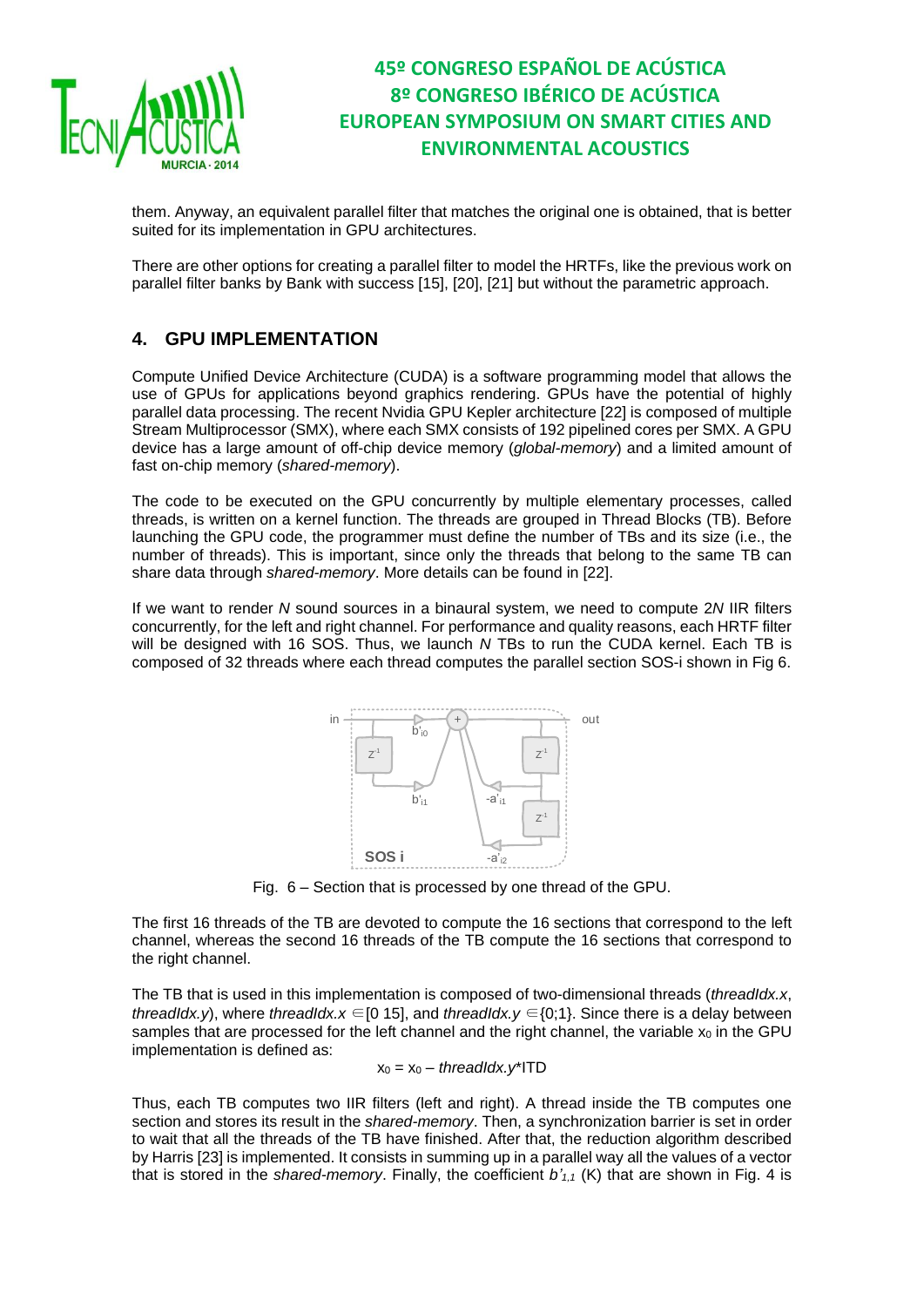

summed. Fig. 7 illustrates the described operations for one input sound source. It is important to highlight that the *N* TBs of the implementation are launched concurrently and executed in parallel.



Fig. 7 – GPU-based Parallel Implementation of one IIR filter processing.

We tested our GPU-based implementation on an Nvidia Tesla K20Xm that is based on the Kepler architecture and is composed of 14 SMXs. We used a standard audio card at the laboratory. The audio card uses the ASIO (Audio Stream Input/Output) driver to communicate with the CPU and provides 8, 16, 32 and 64 samples per channel every 0.18 ms, 0.36 ms, 0.72 ms and 1.45 ms, respectively (sample frequency fs=44100 Hz). Figure 8 shows the maximum number of sound sources that can be computed under real-time conditions.



Fig. 8 – Maximum number of sound sources computed under real-time conditions

The proposed GPU-based implementation can run 690 sound sources in real time with 0.18 ms latency. In case latency is 1.45 ms, then 1108 sources can be rendered in real time. With latencies of 0.72 and 0.36, the system is able to manage 910 and 1005 sound sources respectively.